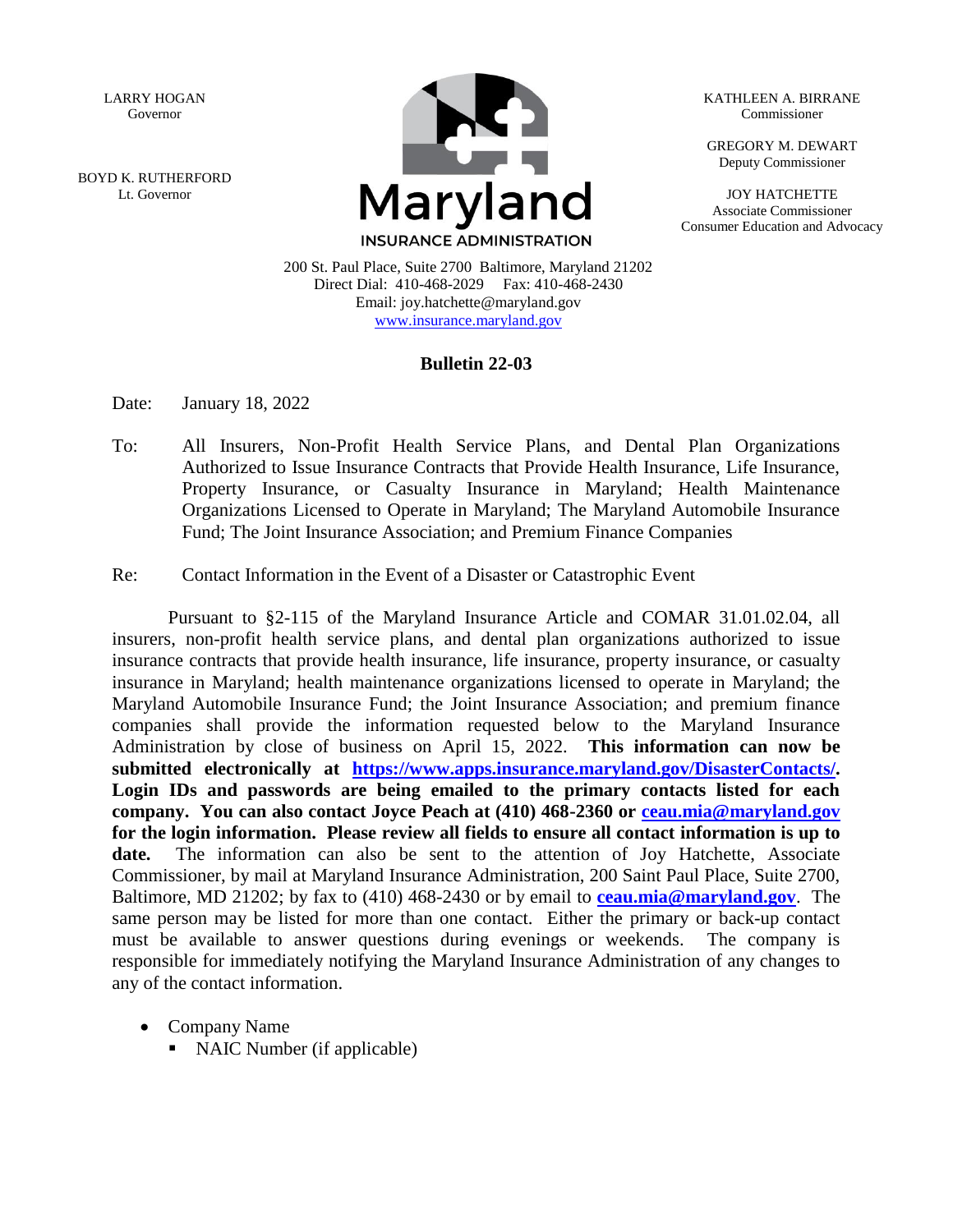- 1) Primary Contact Name (This person should be able to answer questions about your company and its ability to respond in the event of a disaster).
	- work address
	- phone number
	- fax number
	- cell number
	- email address
- 2) Back-up Contact Name (This person should be able to answer questions about your company and its ability to respond in the event of a disaster).
	- work address
	- phone number
	- fax number
	- cell number
	- email address
- 3) Does your company have a plan in place to assist your policyholders in the event of a disaster that occurs in Maryland (e.g. hurricane, tornado, flood, pandemic flu)?
	- Who is the primary contact for this plan? (This person must be able to respond in the event of an emergency or catastrophe and handle claims-related questions).
		- work address
		- phone number
		- fax number
		- cell number
		- email address
- 4) Does your company have a continuity of operations plan that will allow you to continue to provide service to your customers in the event of a disaster or other disruptive event?
	- Who is the primary contact for this plan? (This person needs to be able to handle continuity of operations questions in the event of some disruption at your workplace, be it a disaster or other event).
		- work address
		- phone number
		- fax number
		- cell number
		- email address
	- Do you have offices located in Maryland?
		- If yes, where are they located and what functions are performed at these offices (e.g. claims processing, customer service center, etc.)?
- 5) Does your company have a pandemic flu plan?
	- Who is the primary contact for this plan? (This person needs to be able to handle continuity of operations questions in the event of a serious depletion of the company's workforce, as a result of a pandemic flu).
		- work address
		- phone number
		- fax number